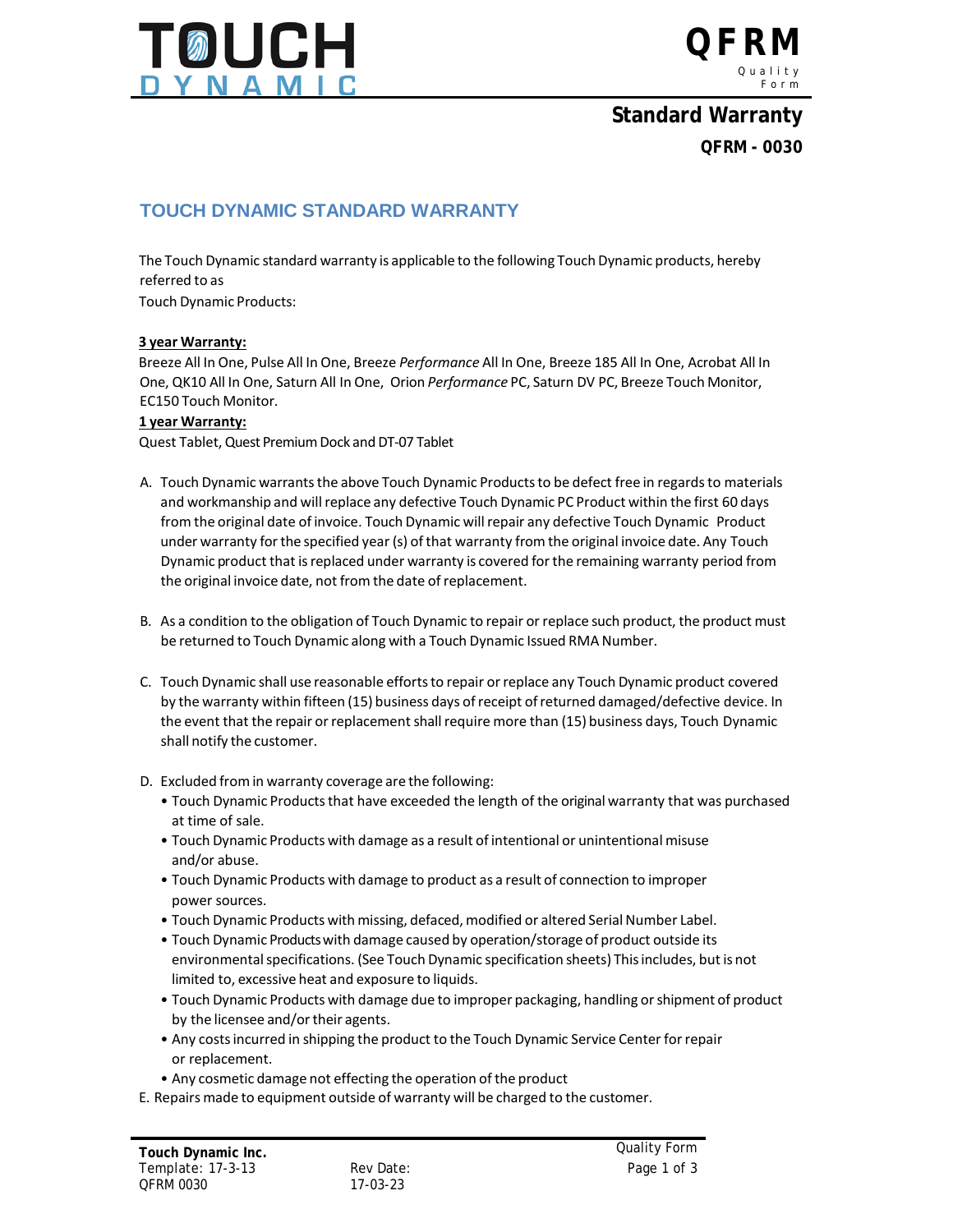

**QFRM** Quality Form

### **Standard Warranty**

### **QFRM - 0030**

- Labor flat rate is \$105 per RMA plus any additional parts. (Part cost are reflected on the Touch Dynamic Parts Price list)
- Customer will be provided the chargesin advance for approval and customer will be asked for the method of payment for repairs.
- Parts carry a 60 day warranty.

TOUCHDYNAMICDISCLAIMSALL WARRANTIES, EXPRESSORIMPLIED, WHETHEROFMERCHANTABILITY OF FITNESS FOR A PARTICULARUSE, EXCEPT AS EXPERESSLY SET FORTH HEREIN. THE SOLEOBLIGATION OF TOUCH DYNAMIC UNDER THIS LIMITED WARRANTY SHALL BE TOREPAIR OR REPLACE THE COVERED PRODUCT, IN ACCORDANCE WITH THE TERMS SET FORTH HEREIN. TOUCH DYNAMIC EXPRESSLY DISCLAIMSANY LOSTPROFITS, GENERAL, SPECIAL, INDIRECTOR CONSEQUENTIAL DAMAGESWHICH MAY RESULT FROM BREACH OF ANY WARRANTY, AND ARISINGOUT OF THE USE OR INABILITY TO USE ANY TOUCH DYNAMIC PRODUCT. ANYWARRANTIESWHICH ARE IMPLIED AND WHICH CANNOTBE DISCLAIMED SHALL BE LIMITED IN DURATION TO A TERM ON ONE YEAR FROM THE DATE OF OFIGINAL PURCHASE OF THE WARRANTYUNTIL SUCH TIME AS THIS WARRANTIED IS RENEWED.

Touch Dynamic reservesthe right to modify or discontinue, without prior notice, any Touch Dynamic product model or version.

NOTE: This warranty is valid to North American customers who have purchased this product from Touch Dynamic or from an Authorized Touch Dynamic Reseller in the U.S.A., Canada or Mexico.

#### **Distribution / Service locations:**

Touch Dynamic Inc. 17 Camptown Rd. Irvington, NJ 07111

Touch Dynamic Inc. 6630 Roxburgh Drive, Suite 140 Houston, TX 77041

Touch Dynamic Inc. 25599 SW 95<sup>th</sup> Ave, Suite H Wilsonville, OR 97070

Touch Dynamic Inc. 20904 Sheridan Street Pembroke Pines, Florida 33332

You can request or submit an RMA request via:

Website[;http://www.touchdynamic.com/support/rma-request/](http://www.touchdynamic.com/support/rma-request/) Email; [support@touchdynamic.com](mailto:support@touchdynamic.com) Callsupport 888-508-6824